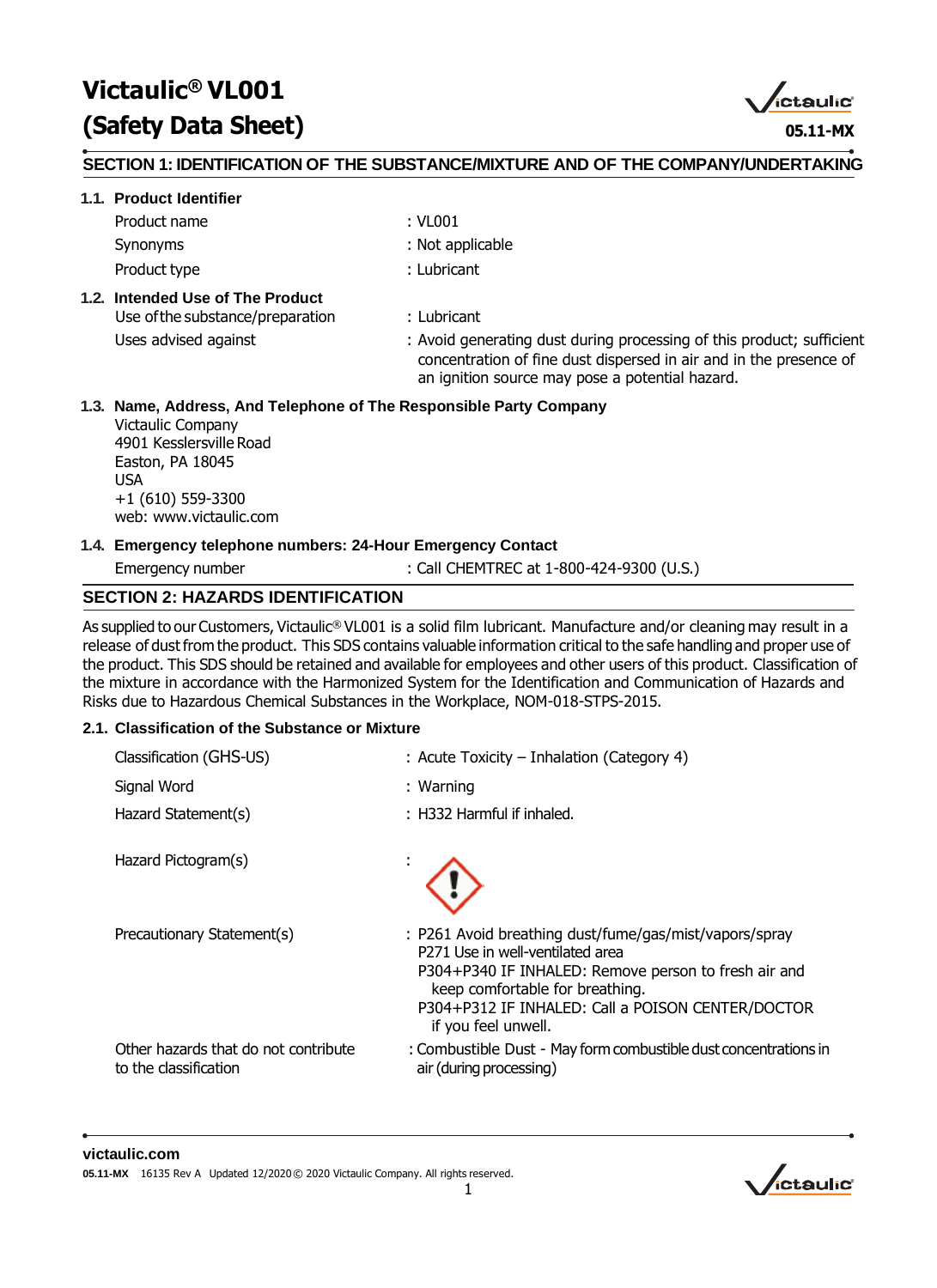# **SECTION 3: COMPOSITION/INFORMATION ON INGREDIENTS**

#### **3.1. Substances**

Not applicable

#### **3.2. Mixtures**

| <b>Name</b>                     | <b>CAS No.</b> | Weight % (w/w) |
|---------------------------------|----------------|----------------|
| Molybdenum (IV) sulfide         | 1317-33-5      | $5 - 10%$ *    |
| Ethylene glycol monobutyl ether | 111-76-2       | $1 - 5%$       |

\* The exact percentage (concentration) of composition has been withheld as confidential business information.

#### **SECTION 4: DESCRIPTION OF FIRST AID MEASURES**

| 4.1. Description of first aid measures |                                                                                                                                                                                                                                          |
|----------------------------------------|------------------------------------------------------------------------------------------------------------------------------------------------------------------------------------------------------------------------------------------|
| Eye contact                            | : Rinse eyes with plenty of water. Remove contacts, if applicable,<br>and continue flushing with water for several minutes occasionally<br>lifting the upper and lower eyelids. If redness or irritation occurs,<br>contact a physician. |
| Skin contact                           | : Wash off with plenty of water. If skin irritation develops and<br>persists or recurs, contact a physician.                                                                                                                             |
| <b>Inhalation</b>                      | : If product is inhaled, move person to fresh air and keep at<br>rest in a comfortable position. Consult a poison center or<br>doctor/physician if person feels unwell.                                                                  |
| Ingestion                              | : If product is ingested, rinse mouth with water. Consult a<br>physician if person feels unwell.                                                                                                                                         |
| Note to physicians                     | : Treat symptomatically.                                                                                                                                                                                                                 |

#### **4.2. Most important symptoms and effects, both acute and delayed**

During application of this product using high volume, low pressure (HVLP) spray devices, droplets, spray and/or mist may form. Inhalation of these droplets, spray and/or mist may cause acute respiratory effects in some individuals, including harm to the lungs and impaired respiratory function.

Excessive inhalation exposures to particulates may cause acute and delayed respiratory effects in some individuals, including sneezing, coughing, shortness of breath and reduced lung function.

#### **4.3 Indication of any immediate medical attention and special treatment needed**

If respiratory effects occur, move person to fresh air and keep at rest in a comfortable position. Consult a physician or poison center.

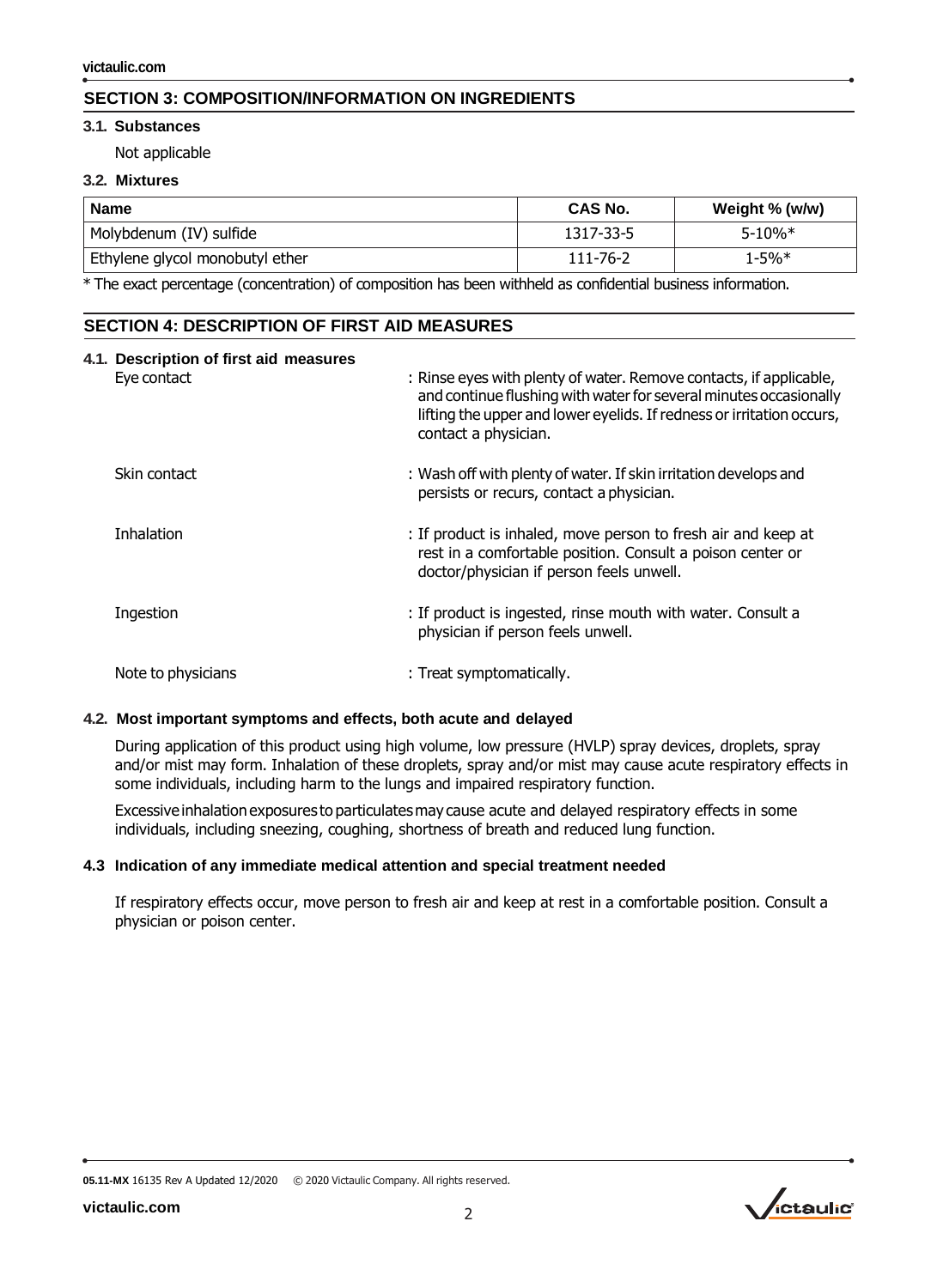# **SECTION 5: FIREFIGHTING MEASURES**

#### **5.1 Fire and explosion hazards** Avoid dust generation. Product is not flammable, but dust may be combustible in specific concentrations.

| 5.2. Extinguishing media<br>Suitable extinguishing media | : Water, dry chemical fire extinguishers, carbon dioxide fire<br>extinguishers. Use low-pressure streams to avoid dust generation. |  |  |  |
|----------------------------------------------------------|------------------------------------------------------------------------------------------------------------------------------------|--|--|--|
| Unsuitable extinguishing media                           | : None known.                                                                                                                      |  |  |  |

**5.3. Special hazards arising from the substance or mixture**

Hazardous Combustion Products : Sulfur oxides, Molybdenum oxides.

#### **5.4. Advice for firefighters**

Wear positive-pressure self-contained breathing apparatus (SCBA) and protective fire-fighting clothing (includes fire-fighting helmet, coat, trousers, boots and gloves). If protective clothing is not available or not used, fight fire from a protected location or safe distance.

#### **SECTION 6: ACCIDENTAL RELEASE MEASURES**

#### **6.1. Personal precautions, protective equipment, and emergency procedures**

During accidental release, ensure adequate ventilation and wear appropriate personal protective equipment. Use respiratory protection. Avoid breathing dust, droplets, spray and/or mist of this product. Wear safety glasses with side shields, chemical splash goggles or face shield. Impervious gloves are recommended when using this product, as well as clothing suitable to prevent skin contact.

#### **6.1.1. Emergency Procedures**

Avoid use of compressed air to prevent dispersal of dust. Take precautionary measures against static discharge. Remove all sources of ignition. Use only non-sparking tools.

#### **6.2. Methods and material for containment and cleaning up** Prevent dust formation. Promptly vacuum up dust and collect in suitable containers fordisposal.

#### **6.3. Environmental precautions**

Keep away from drainage, surface and groundwater.

#### **6.4. Reference to other sections**

Follow safe handling practices as prescribed in Section 7. Use protective equipment as prescribed in Section 8. Dispose of in accordance with Section 13.

### **SECTION 7: HANDLING AND STORAGE**

#### **7.1. Precautions for safe handling**

Avoid inhalation of this product. Respiratory protection recommended in manufacturing when dust is present. Use only in well ventilated areas when dust is present. Wear appropriate personal protective equipment. Wash hands after handling. See Section 8 for exposure guidelines.

Use work methods that minimize dust generation and accumulation. Routine housekeeping should be instituted to ensure that dusts do not accumulate on surfaces. No smoking, open flame or sources of ignition in handling and storage area.

#### **7.2. Conditions for safe storage, including any incompatibilities**

Store away fromincompatible materials. Keep container tightly closed in a dry and well-ventilated place. Follow safe handling practices as prescribed in Section 7. 1.

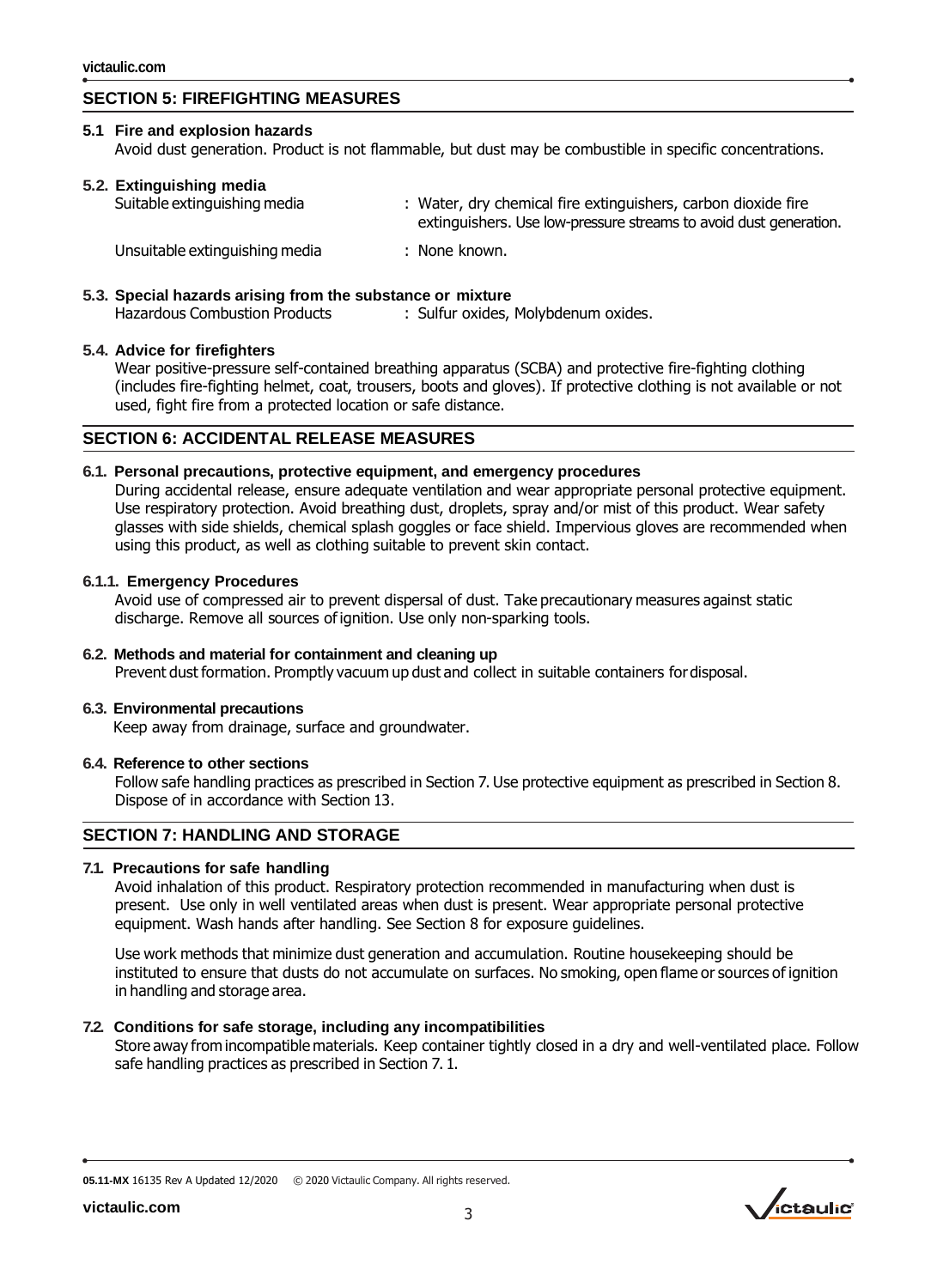# **SECTION 8: EXPOSURE CONTROLS/PERSONAL PROTECTION**

#### **8.1. Control parameters**

|                                                                   |                   |                                                                   | <b>VLE-CT</b>       |                                                                                        |                    |
|-------------------------------------------------------------------|-------------------|-------------------------------------------------------------------|---------------------|----------------------------------------------------------------------------------------|--------------------|
| Substance name                                                    | CAS No.           | <b>VLE PPT</b>                                                    | or VLE-P            | BEI                                                                                    | Carcinogen         |
| Molybdenum (IV) sulfide,<br>powder                                | 1317-33-5         | Not.<br>established                                               | Not.<br>established | Not.<br>established                                                                    | Not.<br>applicable |
| Ethylene glycol monobutyl<br>ether                                | 111-76-2          | 20 ppm                                                            | Not<br>established  | $200$ mg/g<br>creatinine<br>Butoxyacetic<br>acid (BAA) in<br>urine, with<br>hydrolysis | A <sub>3</sub>     |
| Insoluble articles or slightly<br>soluble not otherwise specified | Not<br>applicable | 10 mg/m $3$<br>(inhalable)<br>3 mg/m <sup>3</sup><br>(respirable) | Not.<br>established | Not.<br>established                                                                    | Not<br>applicable  |

A3: Confirmed carcinogen in animals with unknown relevance for humans.

VLE-PPT, VLE-CT and VLE-P Per Table 1.1: Occupational Limit Values of Pollutant Chemical Substances, codified in Official Mexican Standard NOM-010-STPS-2014.

BEI Per Table 1: Occupation Biological Exposure Indices, codified in Official Mexican Standard NOM-047-SSA1- 2011.

#### **8.2. Exposure controls**

| Engineering controls           | : Avoid unnecessary dust exposures. Provide adequate ventilation to<br>maintain exposure levels below applicable limits and to prevent<br>accumulation of combustible dust concentrations.                                                                                                                                                                                     |
|--------------------------------|--------------------------------------------------------------------------------------------------------------------------------------------------------------------------------------------------------------------------------------------------------------------------------------------------------------------------------------------------------------------------------|
| Eye / Face protection          | : Wear safety glasses with side shields, chemical splash googles or<br>face shield during product use.                                                                                                                                                                                                                                                                         |
| Skin protection                | : Wear appropriate gloves and protective clothing during product<br>use.                                                                                                                                                                                                                                                                                                       |
| Respiratory protection         | : Where airborne concentrations of dust, droplets, spray and/or<br>mist are expected to exceed the allowable exposures, a respirator<br>should be worn, chosen based on the form and concentration of<br>the contaminant. Respirator usage must be in accordance with<br>the Personal Protective Equipment Mexican Standards PROY-<br>NOM-017-STPS-2017 and NOM-116-STPS-2009. |
| General hygiene considerations | : Wash hands thoroughly after product use. Have eyewash<br>facilities immediately available. Do not eat, drink or smoke when<br>using this product.                                                                                                                                                                                                                            |

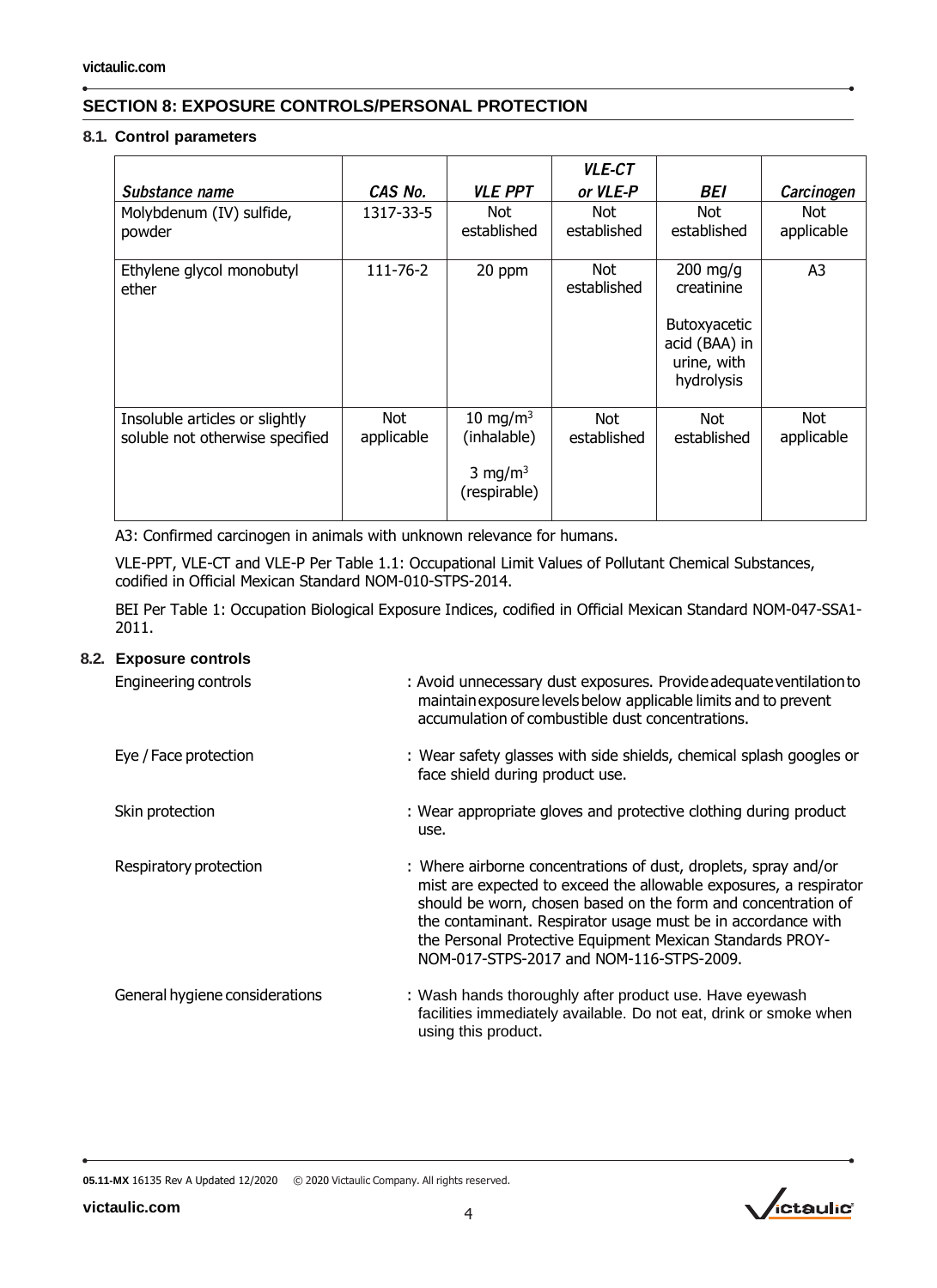### **SECTION 9: PHYSICAL AND CHEMICAL PROPERTIES**

#### **9.1. Information on basic physical and chemical properties**

| Appearance                                  | : Viscous liquid                       |
|---------------------------------------------|----------------------------------------|
| Odor                                        | : Characteristic of water-based paints |
| Odor threshold                              | : No data                              |
| pH (25°C)                                   | : Not applicable                       |
| Flash Point (°F)                            | : Not applicable                       |
| Vapor Pressure (mm Hg)                      | : Not applicable                       |
| Vapor Density                               | : Not applicable                       |
| Solubility in water                         | : Dispersible in water                 |
| Autoignition temperature                    | : No data                              |
| Partition Coefficient: n-octanol/water      | : No data                              |
| <b>Explosive Properties</b>                 | : No data                              |
| Viscosity                                   | : Not applicable                       |
| Density (25°C)                              | : $1.03$ g/mL                          |
| <b>Boiling Point</b>                        | : Not applicable                       |
| <b>Boiling Range</b>                        | : Not applicable                       |
| Freezing/melting point                      | : Not applicable                       |
| Relative density (SG)                       | : 1.03                                 |
| <b>Evaporation Rate</b>                     | : Not applicable                       |
| Upper Flammability or Explosive Limit (UEL) | : Not applicable                       |
| Lower Flammability or Explosive Limit (LEL) | : Not applicable                       |
| Decomposition Temperature (°F)              | : No data                              |
| Flammability (solid, gas)                   | : No data                              |
| <b>Oxidizing Properties</b>                 | : No data                              |
| Molecular Weight                            | : Not applicable for a mixture         |
|                                             |                                        |

#### **9.2. Other information**

| VOC content                  | : None known |
|------------------------------|--------------|
| Minimum Ignition Temperature | :480°C       |

#### **SECTION 10: STABILITY AND REACTIVITY**

#### **10.1. Reactivity**

There are no known reactivity hazards associated with this product.

#### **10.2. Chemical stability**

Stable under recommended storage conditions.

**10.3. Possibility of hazardous reactions** No data available.

#### **10.4. Conditions to avoid**

Avoid contact with hydrogen peroxide, potassium nitrate and strong oxidizing agents. Avoid exposure to extreme heat or open flame.

#### **10.5. Incompatible materials**

Hydrogen peroxide, potassium nitrate and strong oxidizing agents.

#### **10.6. Hazardous decomposition products**

Sulfur oxides, Molybdenum oxides, Carbon monoxide (CO), Carbon dioxide (CO<sub>2</sub>).

**05.11-MX** 16135 Rev A Updated 12/2020 © 2020 Victaulic Company. All rights reserved.

**[victaulic.com](http://www.victaulic.com/en/)**

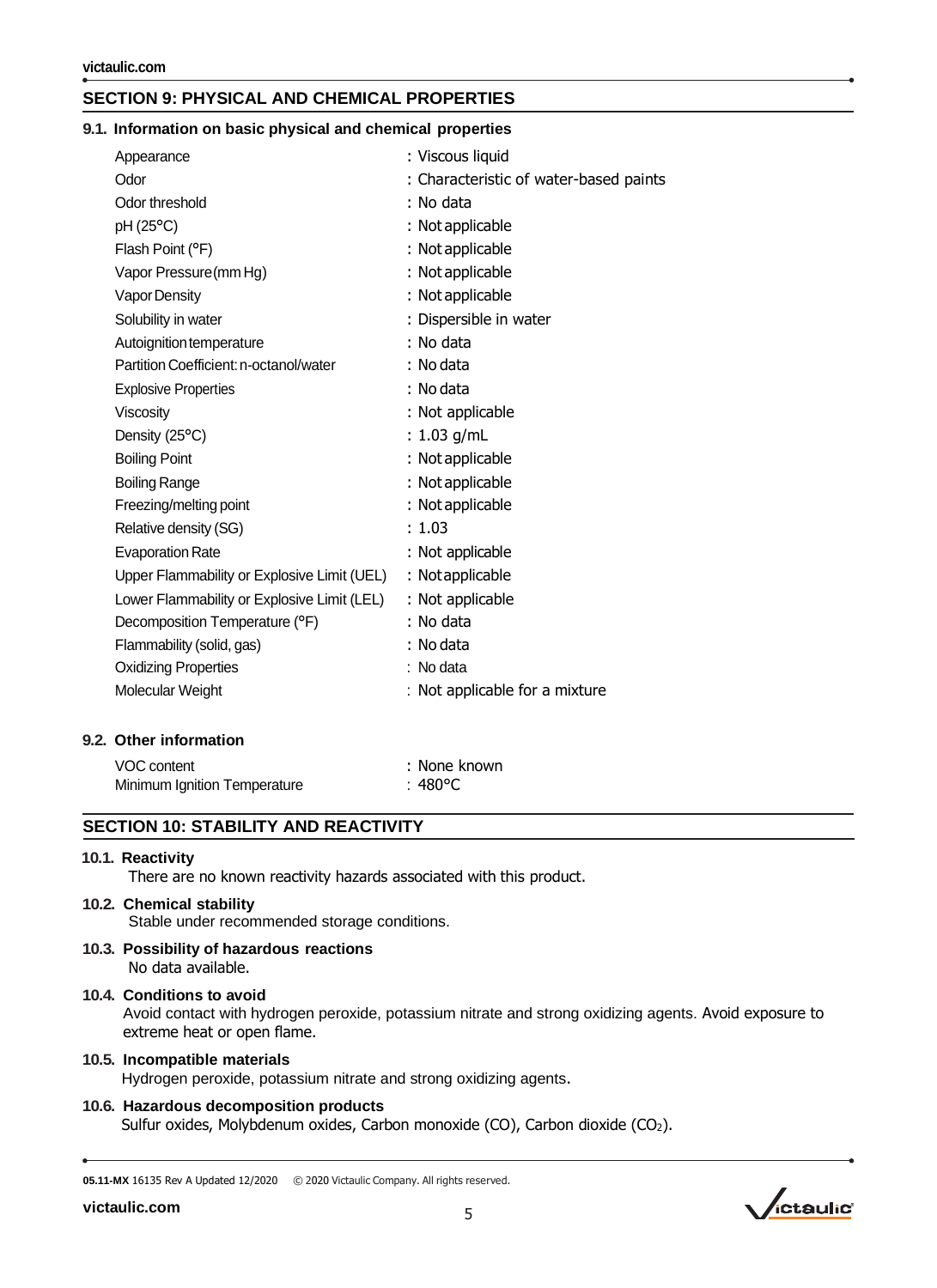### **SECTION 11: TOXICOLOGICAL INFORMATION**

| 11.1. Information on likely routes of exposure                                                                                                                                                                                                                                                                                                     |                                                                                                                                                                                                                                                                                  |  |
|----------------------------------------------------------------------------------------------------------------------------------------------------------------------------------------------------------------------------------------------------------------------------------------------------------------------------------------------------|----------------------------------------------------------------------------------------------------------------------------------------------------------------------------------------------------------------------------------------------------------------------------------|--|
|                                                                                                                                                                                                                                                                                                                                                    | Inhalation exposure to dust, droplets, spray and/or mist of the product may irritate the respiratory system.                                                                                                                                                                     |  |
| 11.2. Description of the delayed, immediate, or chronic effects from short- and long-term exposure:<br>Excessive inhalation exposures to dust, droplets, spray and/or mist of the product may cause acute and<br>delayed respiratory effects in some individuals, including sneezing, coughing, shortness of breath, and<br>reduced lung function. |                                                                                                                                                                                                                                                                                  |  |
| 11.3. Description of symptoms:                                                                                                                                                                                                                                                                                                                     |                                                                                                                                                                                                                                                                                  |  |
| Eyes                                                                                                                                                                                                                                                                                                                                               | : Particulates may cause eye irritation.                                                                                                                                                                                                                                         |  |
| <b>Skin</b>                                                                                                                                                                                                                                                                                                                                        | : Mechanical abrasion may cause irritation.                                                                                                                                                                                                                                      |  |
| Inhalation                                                                                                                                                                                                                                                                                                                                         | : May be harmful if inhaled.                                                                                                                                                                                                                                                     |  |
| Ingestion                                                                                                                                                                                                                                                                                                                                          | : May cause discomfort if swallowed. However, ingestion is unlikely<br>to be a primary route of occupational exposure.                                                                                                                                                           |  |
| 11.4. Information on toxicological effects:                                                                                                                                                                                                                                                                                                        |                                                                                                                                                                                                                                                                                  |  |
| Acute toxicity                                                                                                                                                                                                                                                                                                                                     | : No data were identified for this product. See component toxicity.                                                                                                                                                                                                              |  |
| Component toxicity                                                                                                                                                                                                                                                                                                                                 | : Molybdenum (IV) sulfide<br><b>Inhalation LC50</b><br>LC50 Inhalation - rat - 4 h - > 2,820 mg/m <sup>3</sup><br>Remarks: Lungs, Thorax, or Respiration: Other changes.<br>Oral LD50<br>LD50 Oral - rat - $> 2,000$ mg/kg<br>Dermal LD50<br>LD50 Dermal - rat - $> 2,000$ mg/kg |  |
|                                                                                                                                                                                                                                                                                                                                                    | Ethylene glycol monobutyl ether<br>Inhalation LC50: 3 mg/L<br>Oral LD50<br>LD50 Oral - guinea pig - 1,400 mg/kg<br>Dermal LD50<br>LD50 Dermal $-$ rat $-$ 2,000 mg/kg                                                                                                            |  |
| Skin irritation/corrosion                                                                                                                                                                                                                                                                                                                          | : No data were identified for this product or its constituents.                                                                                                                                                                                                                  |  |
| Eye irritation/corrosion                                                                                                                                                                                                                                                                                                                           | : No data were identified for this product or its constituents.                                                                                                                                                                                                                  |  |
| Respiratory or skin sensitization                                                                                                                                                                                                                                                                                                                  | : No data were identified for this product or its constituents.                                                                                                                                                                                                                  |  |
| Germ cell mutagenicity                                                                                                                                                                                                                                                                                                                             | : No data were identified for this product or its constituents.                                                                                                                                                                                                                  |  |
| Carcinogenicity                                                                                                                                                                                                                                                                                                                                    | : No data were identified for this product or its constituents.                                                                                                                                                                                                                  |  |
| Reproductive and developmental toxicity                                                                                                                                                                                                                                                                                                            | : No data were identified for this product or its constituents.                                                                                                                                                                                                                  |  |
| Specific target organ toxicity - Single<br>exposure (STOT-SE)                                                                                                                                                                                                                                                                                      | : No data were identified for this product or its constituents.                                                                                                                                                                                                                  |  |
| Specific target organ toxicity -<br>Repeated exposure (STOT-RE)                                                                                                                                                                                                                                                                                    | : No data were identified for this product or its constituents.                                                                                                                                                                                                                  |  |
| Aspiration hazard                                                                                                                                                                                                                                                                                                                                  | : No data were identified for this product or its constituents.                                                                                                                                                                                                                  |  |
| Neurological effects                                                                                                                                                                                                                                                                                                                               | : No data were identified for this product or its constituents.                                                                                                                                                                                                                  |  |
| Interactions with other chemicals<br>which enhance toxicity                                                                                                                                                                                                                                                                                        | : No data were identified for this product or its constituents.                                                                                                                                                                                                                  |  |

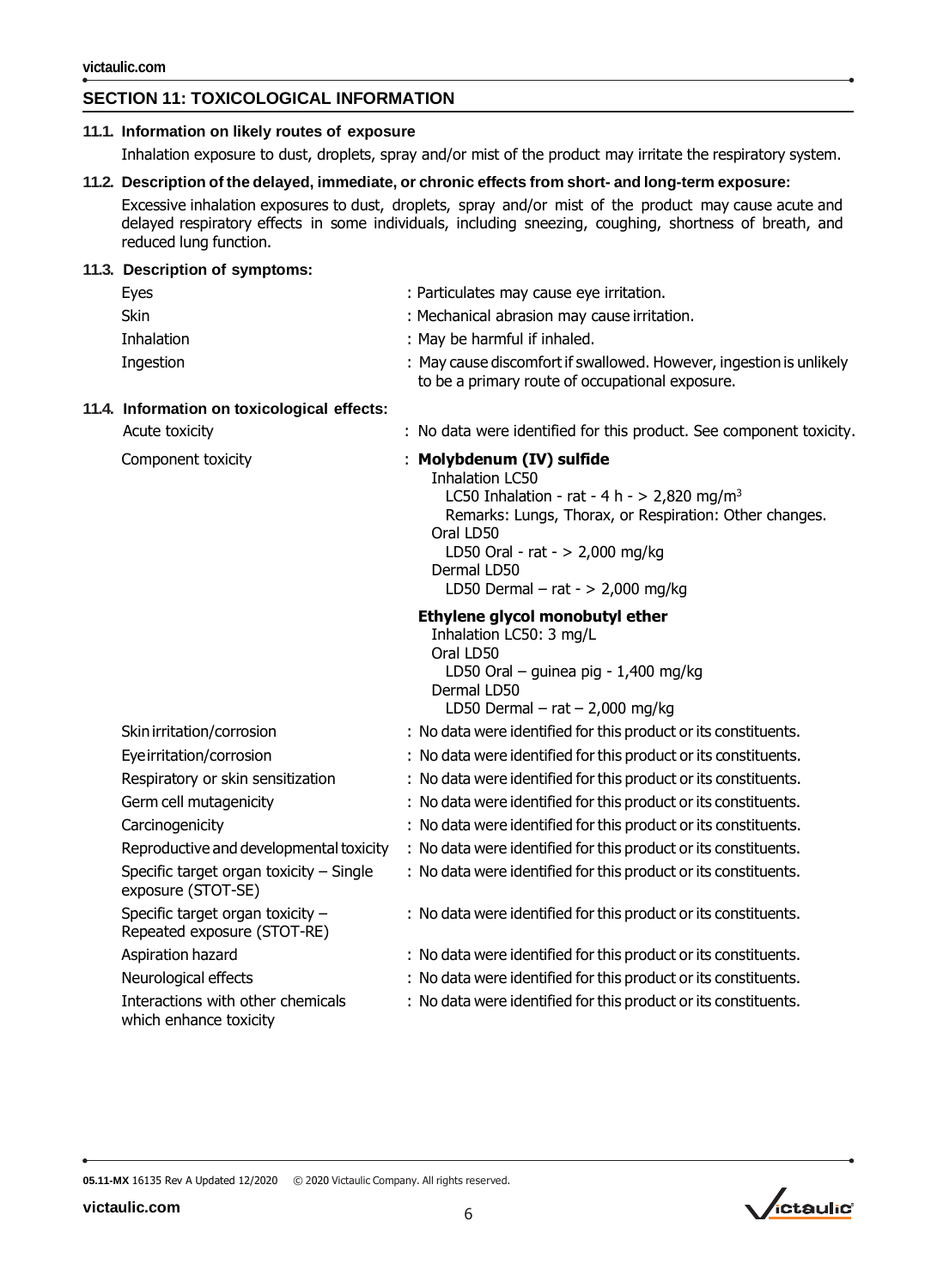# **SECTION 12: ECOLOGICAL INFORMATION**

Where mixture data is not available, individual component toxicity has been used (i.e., Trade Secret Component).

#### **12.1. Toxicity**

No specific test data available for the mixture.

#### **12.2. Persistence and degradability**

No specific test data available for the mixture.

**12.3. Bioaccumulative potential** No data for product.

#### **12.4. Mobility in soil**

No specific test data available for the mixture.

**12.5. Other adverse effects**

No data for product.

#### **SECTION 13: DISPOSAL CONSIDERATIONS**

#### **13.1. Waste treatment methods**

Prevent the entry of the product into sewers and aquatic environments.

Responsibility for proper waste disposal is with the owner of the waste. Dispose of contents in accordance with local, state, and federal regulations.

#### **SECTION 14: TRANSPORT INFORMATION**

#### **14.1. UN number**

Not regulated for transport.

- **14.2. UN proper shipping name** Not regulated for transport.
- **14.3. Transport hazard class(es)** Not regulated for transport.
- **14.4. Packing group** Not regulated for transport.
- **14.5. Environmental hazards** Not regulated for transport.
- **14.6. Special precautions for user** See Sections 6 to 8 of this SDS.
- **14.7. Transport in bulk according to Annex II of MARPOL 73/78 and the IBC** Not regulated for transport.

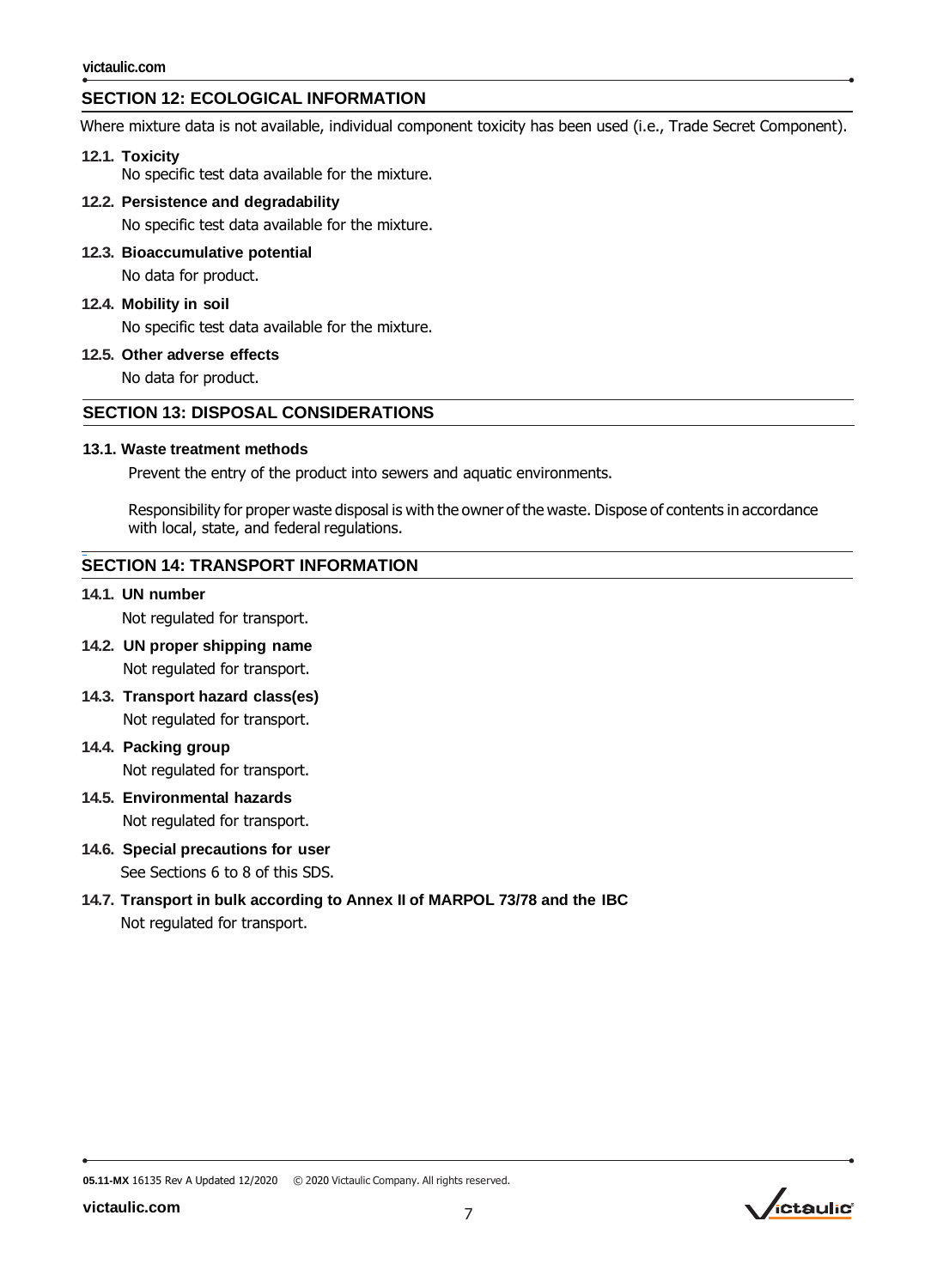### **SECTION 15: REGULATORY INFORMATION**

#### **Safety, health, and environmental regulations/legislation specific for the substance or mixture.**

#### **Exposure Controls:**

| <b>Chemical name</b>            | <b>CAS No.</b> | <b>VLE-PPT</b>            | <b>VLE-CT or</b><br><b>VLE-P</b> | BEI                              |
|---------------------------------|----------------|---------------------------|----------------------------------|----------------------------------|
| Molybdenum (IV) sulfide, powder | 1317-33-5      | <b>Not</b><br>established | <b>Not</b><br>established        | Not<br>established               |
| Ethylene glycol monobutyl ether | $111 - 76 - 2$ | 20 ppm                    | Not<br>established               | $200 \text{ mg/g}$<br>creatinine |

VLE-PPT, VLE-CT and VLE-P Per Table 1.1: Occupational Limit Values of Pollutant Chemical Substances, codified in Official Mexican Standard NOM-010-STPS-2014.

BEI Per Table 1: Occupation Biological Exposure Indices, codified in Official Mexican Standard NOM-047- SSA1-2011.

# **Hazardous Substances in the Workplace codified in Official Mexican Standard NOM-028-STPS-2012**:

No data were identified for this product or its constituents.

**List of Substances Most Commonly Transported codified in Official Mexican Standard NOM-002-SCT/2011:** No data were identified for this product or its constituents.

#### **Workplace Fire Safety codified in Official Mexican Standard NOM-002-STPS-2010:**

No flammable hazardous ingredients were identified for this product or its constituents.

#### **Safe Storage of Hazardous Substances in the Workplace codified in Official Mexican Standard NOM-005- STPS-1998:**

No.

#### **Dispose of all waste product and containers in accordance with local regulations.**